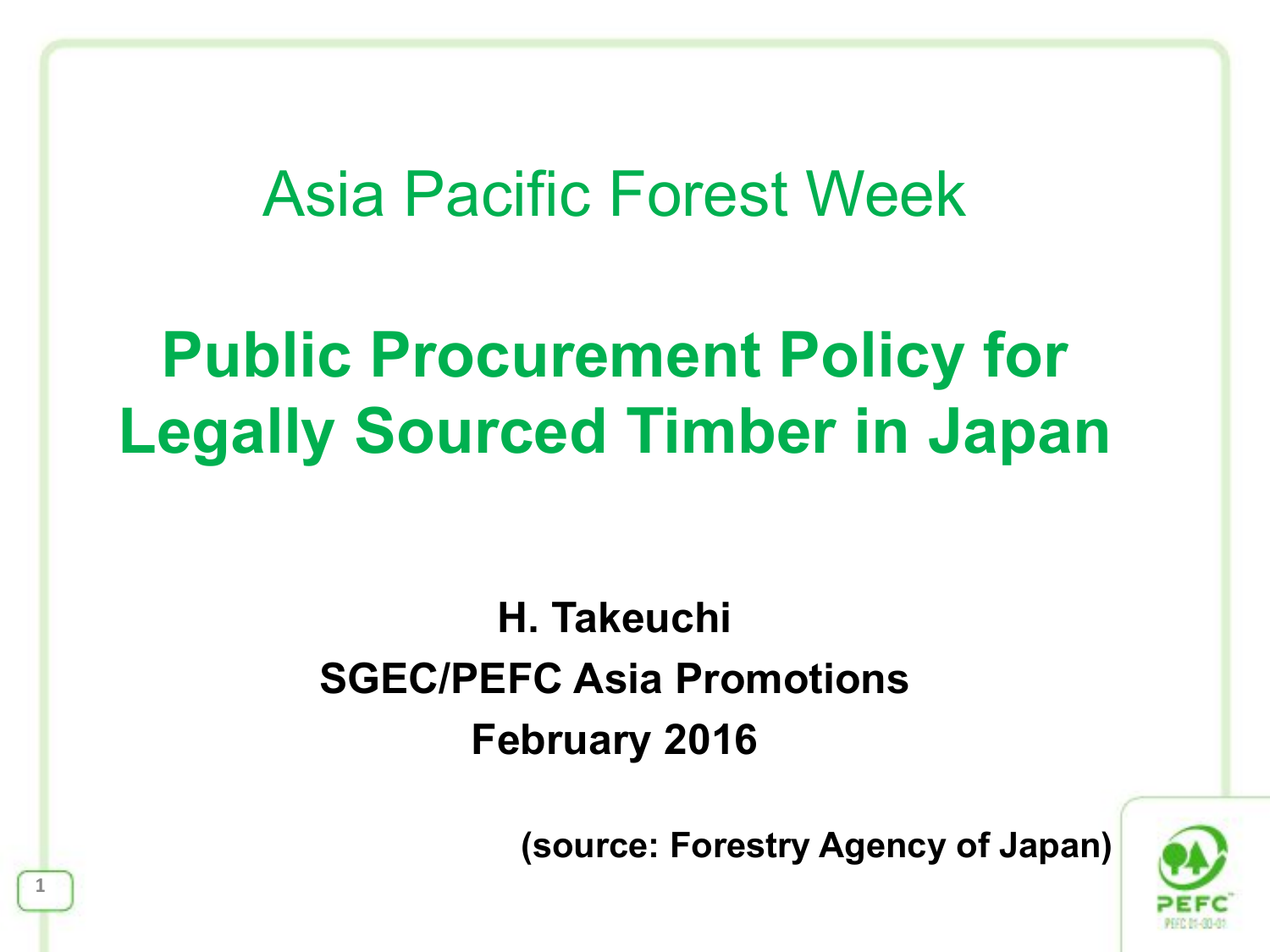## **Development of Green Procurement Policy** for Timber in Japan

- 1994: green procurement of timber and timber products;
- 1996: Green Pocurement Networking by Japanese government and industry associations;
- 2000: Green Purchasing Law (effective in April 2001) for promoting environmentally-friendly materials and products for public procurements
- -July 2003: Japan Green Procurement Survey Standardization Initiative (JGPSSI):
- July 2005: Gleneagles Summit, Japanese Government agreed to include measures against illegal logging into Japanese Government Initiative on Addressing Climate Change;
- February 2006, Guidelines for Verification on Legality and Sustainability of Wood and Wood Products

- April 2006: Japanese government added goho woods to the list of "environmentally-friendly materials" defined by Green Purchasing Law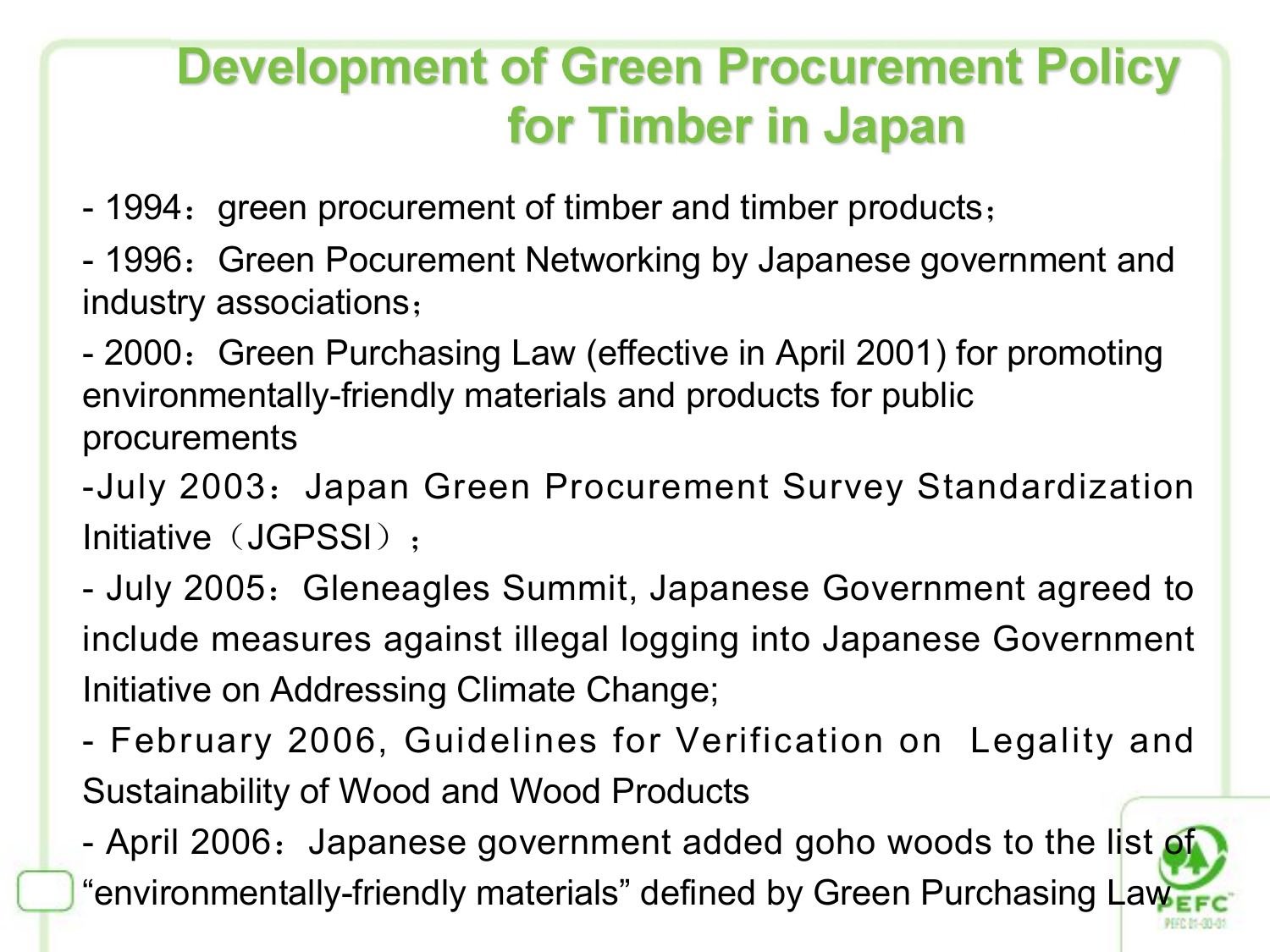## **Objectives of the Green Purchasing Law**

Goods and Services that contribute to reducing environmental loads (Eco-Friendly Goods and Services)

- Promoting Greener Purchasing by Public Organizations
- Providing Information on Eco-Friendly Goods and Services



**Establishment of an Environmentally Friendly** and Sustainable Society

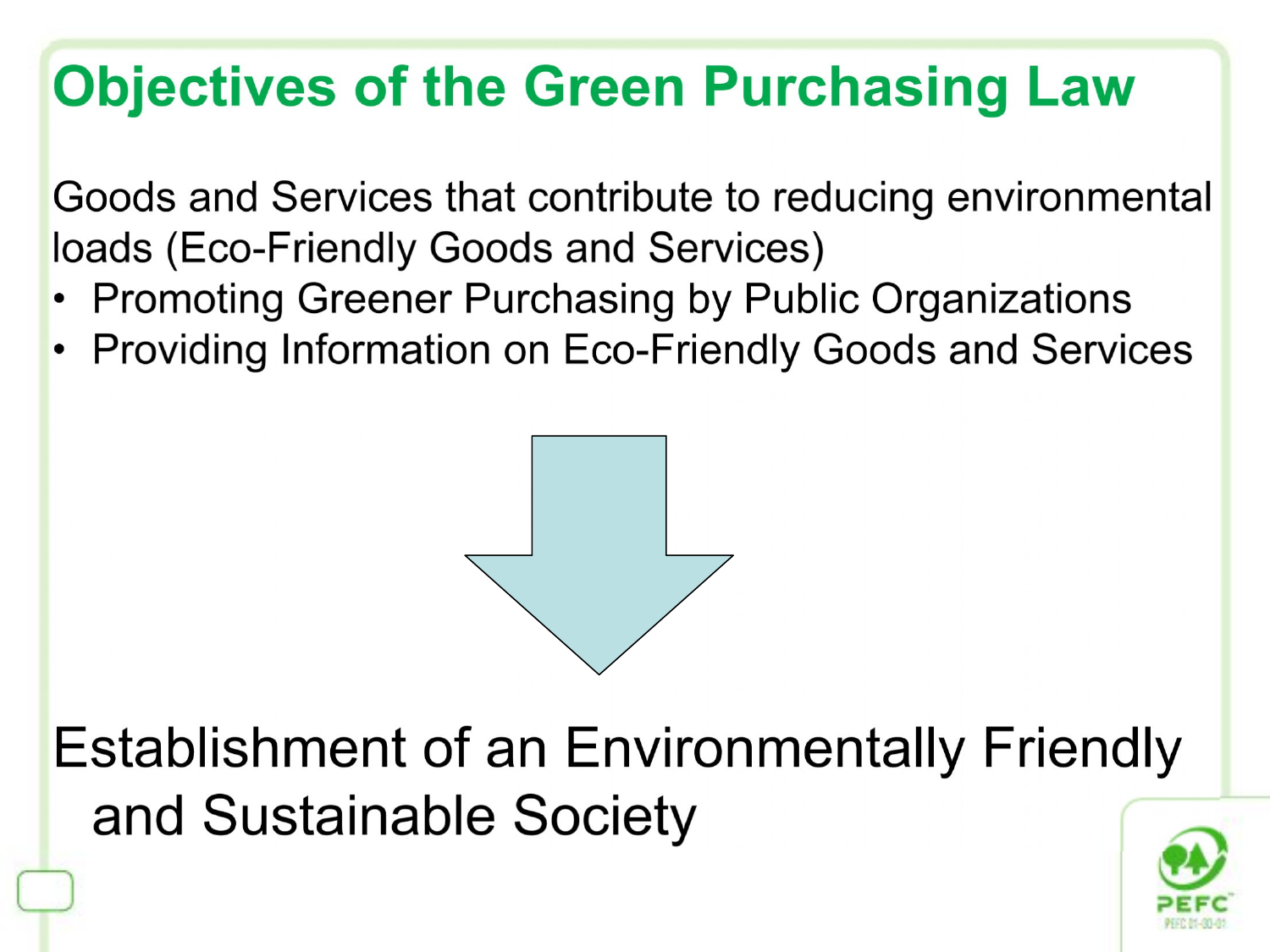## **Three ways to verify legality/sustainability**

For verification of legality and sustainability of wood and wood products, Forestry Agency of Japan developed a guideline which allows three ways to verify legality and/or sustainability.

- 1. Use of Forest Certification Systems such as : PEFC, SGEC, FSC
- 2. Use of Evidence issued by Certified Industrial **Organisations**  such as : National or regional wood industry associations/cooperatives
- **4 individual corporations** 3. Verification system established and owned by

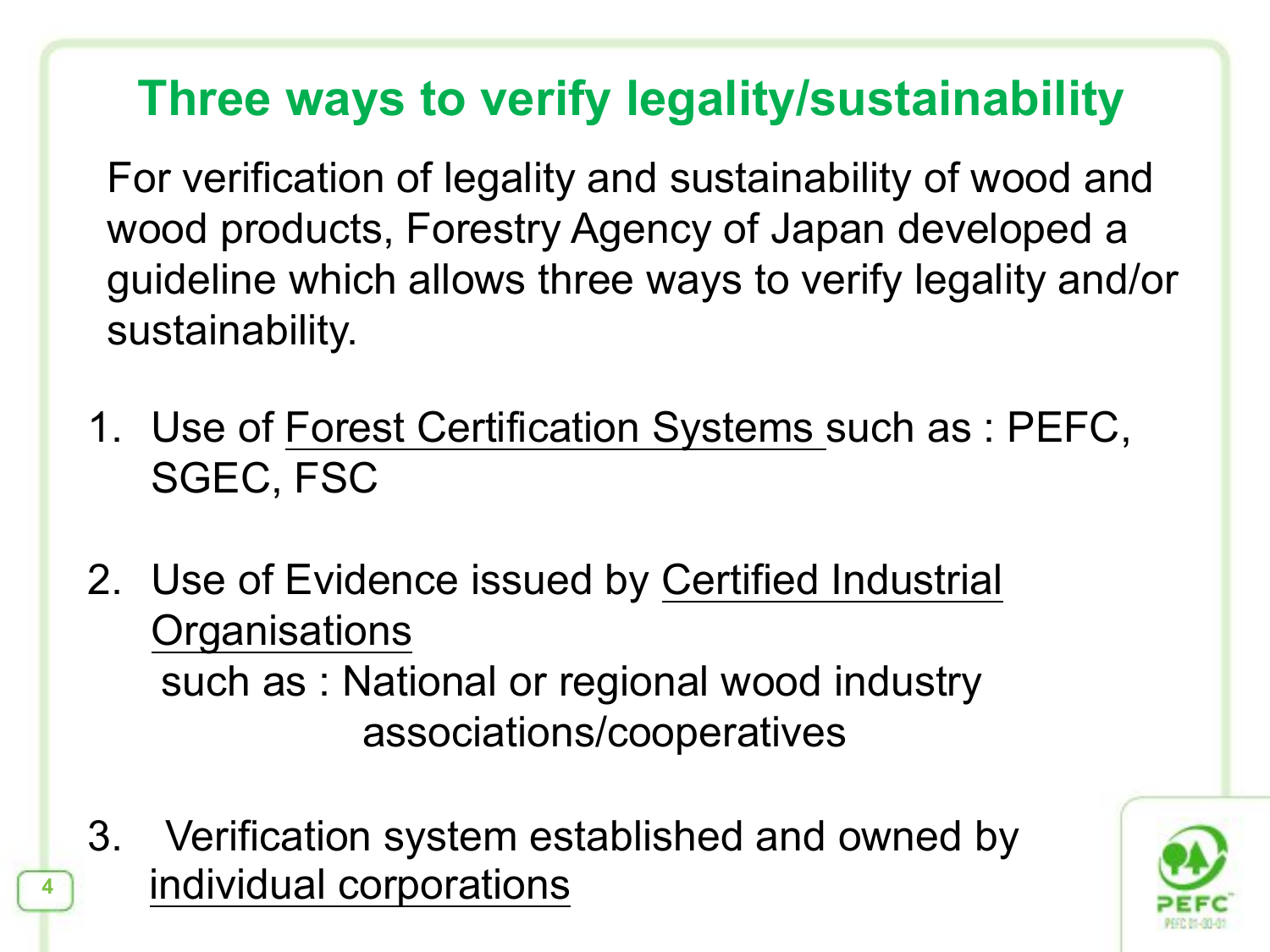## **Application of "Goho Wood"**

- **Goho Wood = Legality verified timber**
- **Participants in Goho Wood scheme (May 6 2013)**
- **Authorizing Associations: 143**
- **Authorized companies: 8,995 (>50% JFWIA)**

 **Coverage of timber supply:** 

**2012.11)** 

- **No official tracking of volume of Goho Wood.**
- **Japan Lumber Importers Association (60% of total imports) in 2011: 49% of all imports; 88% of plywood 75% of total plywood imports (Forest Agency** 
	-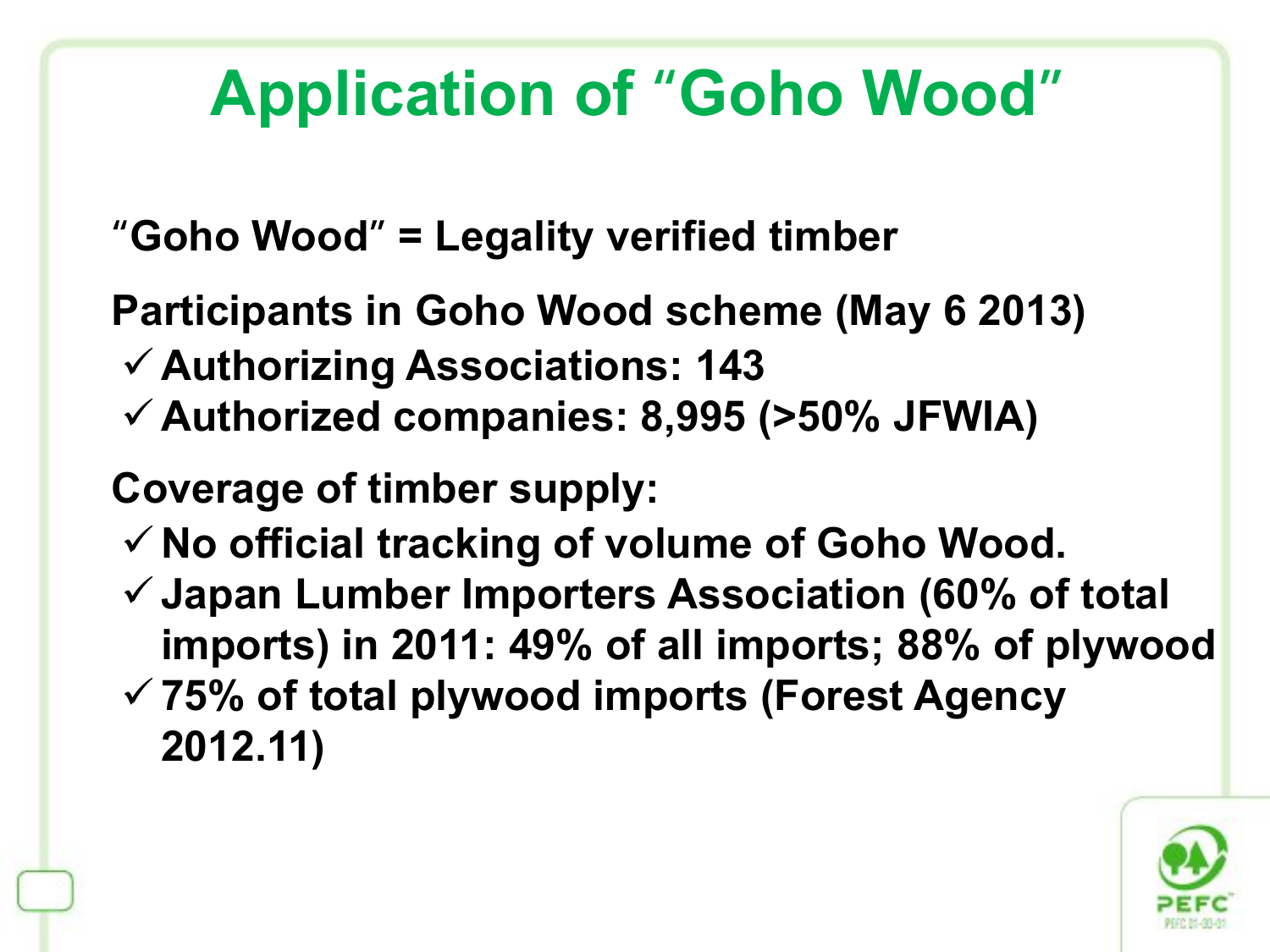# **Scope of GOHO Wood**

- Paper: e.g. print paper;
- $\triangleright$  Stationery: e.g. notebook, evenlope, etc.
- ▶ Office furniture: e.g., chairs, desks, shelfs, ect.
- > OA equipments: e.g., recorder, etc.
- $\triangleright$  Indoor moulding, bed, etc.
- Material for public facility: e.gl., board, plywood, etc.

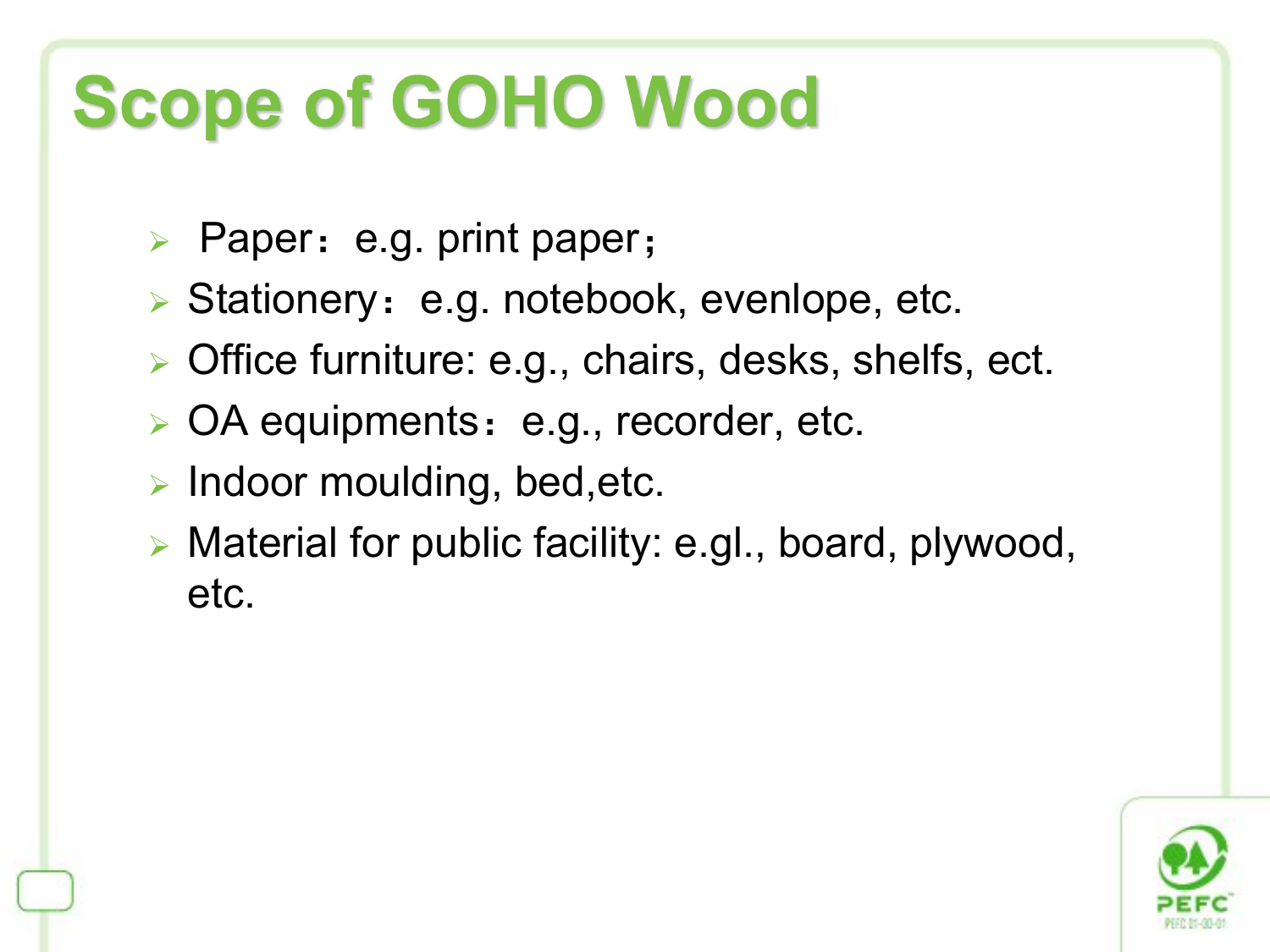# **Goho wood policy implementation**

## **Domestical timber**

- $\triangleright$  legality or sustainability certifiation is required for certificate;
- $\triangleright$  Industry associations carry out the certification for their members.

## $\bullet$  **Imported timber**

- $\triangleright$  Require to source certified timber;
- Recognize or endorse the products from member companies of foreign associations, e.g., Indonesia's BRIK and SKSHH, Malaysian exporters holdingexport declaration, SGS verified companies in PGN and the **Example 32**<br>
Regality or sustainability certifiation is required for<br>
certificate;<br>
ndustry associations carry out the certification for their<br> **nembers.**<br> **ported timber**<br>
Require to source certified timber;<br>
Recognize o associations and their partners.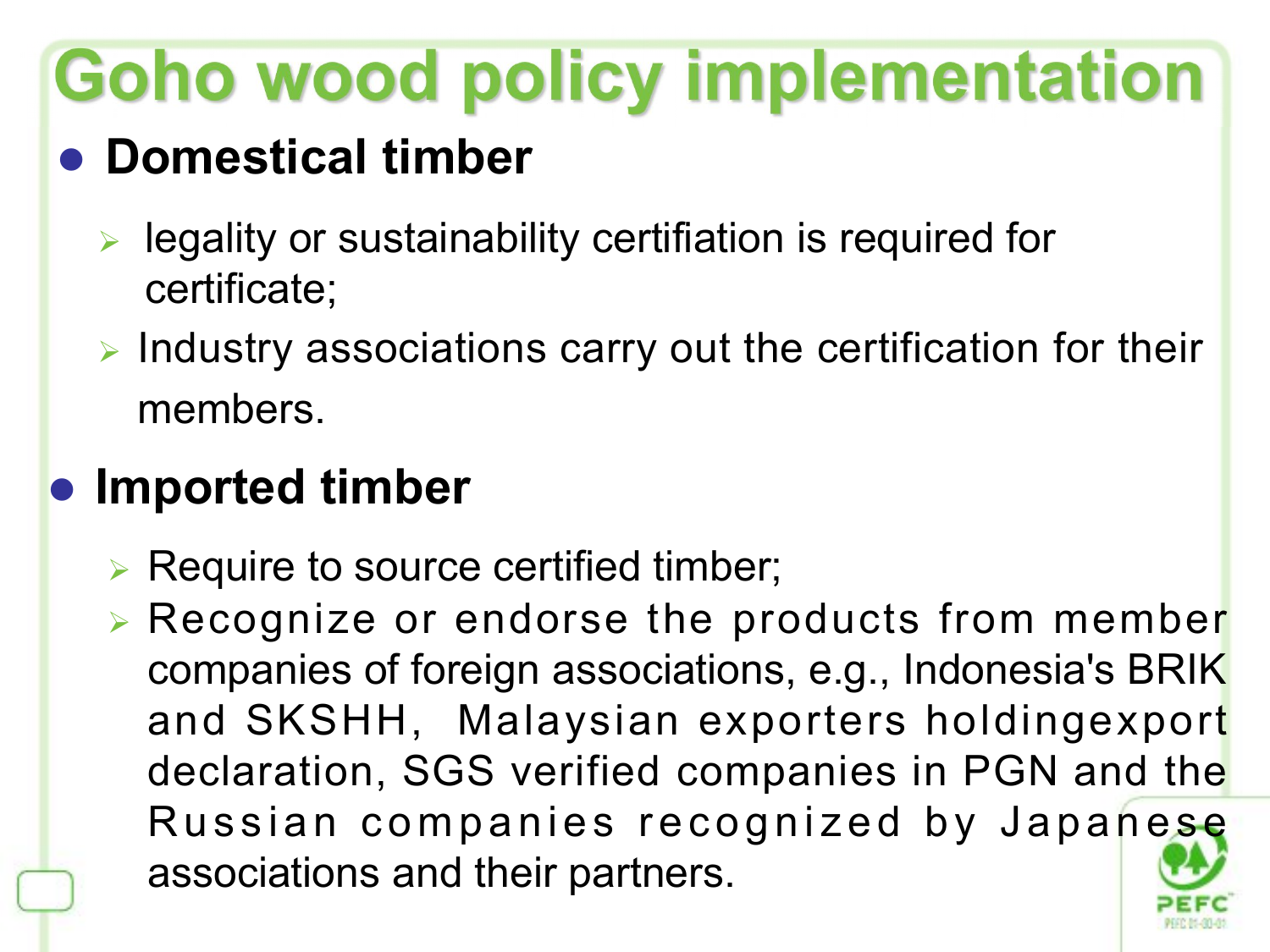#### **Annual Growth of Certification organisations and certified corporations**

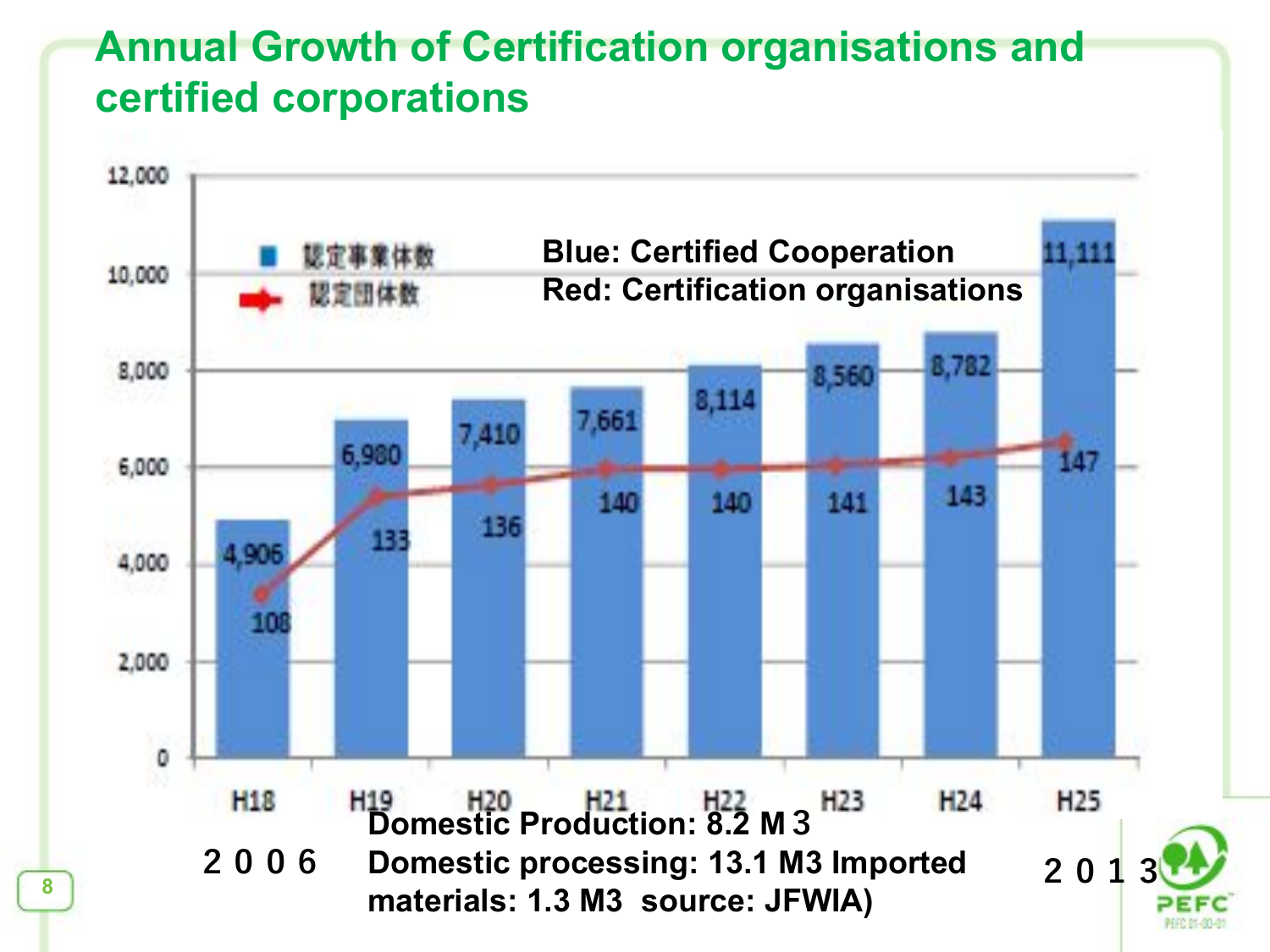#### **Annual Trade Volume of Legality Certified Wood**



**9**

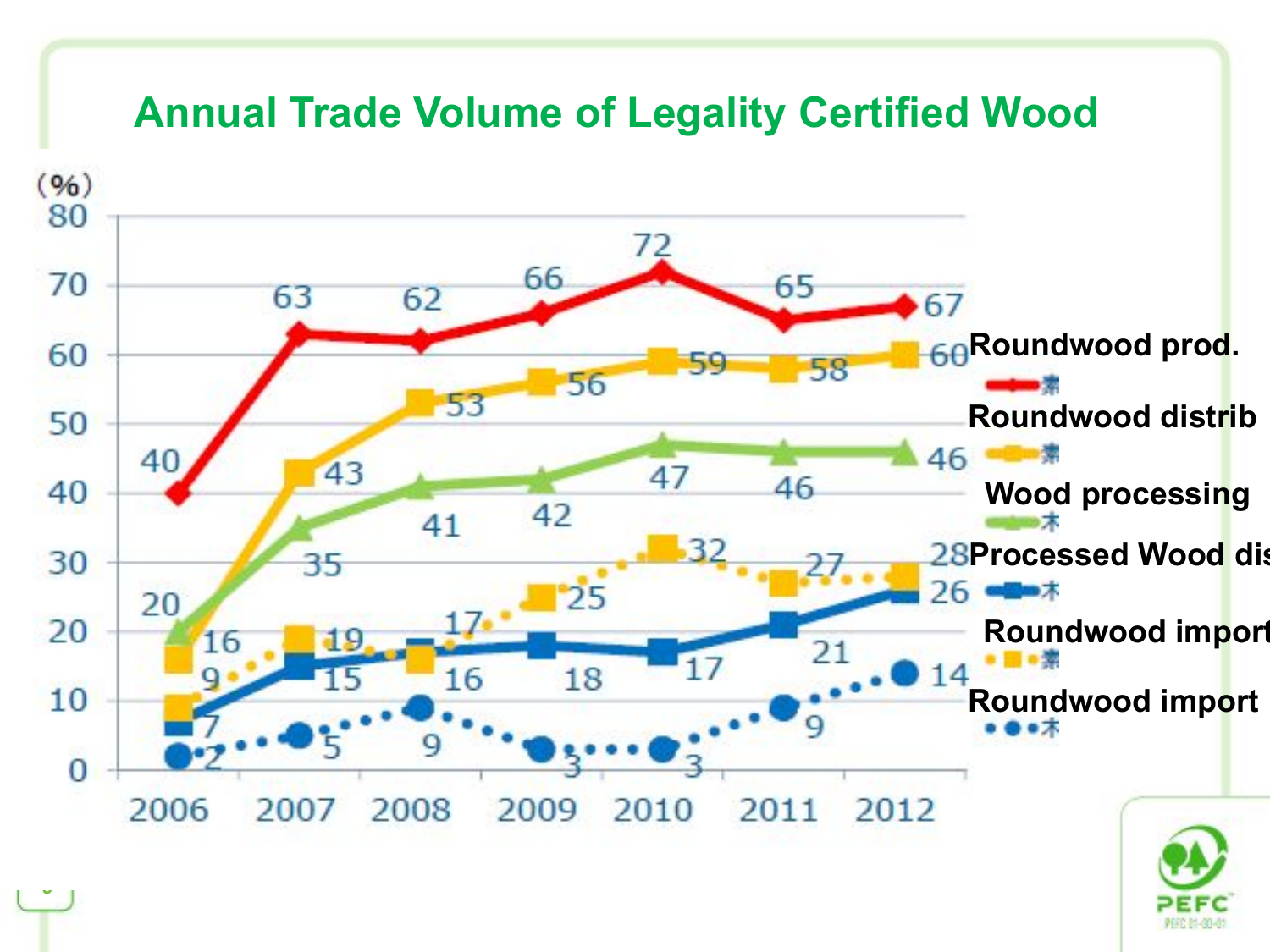### **Approaches for Avoiding Illegal wood/ Enhancing Legal Wood**

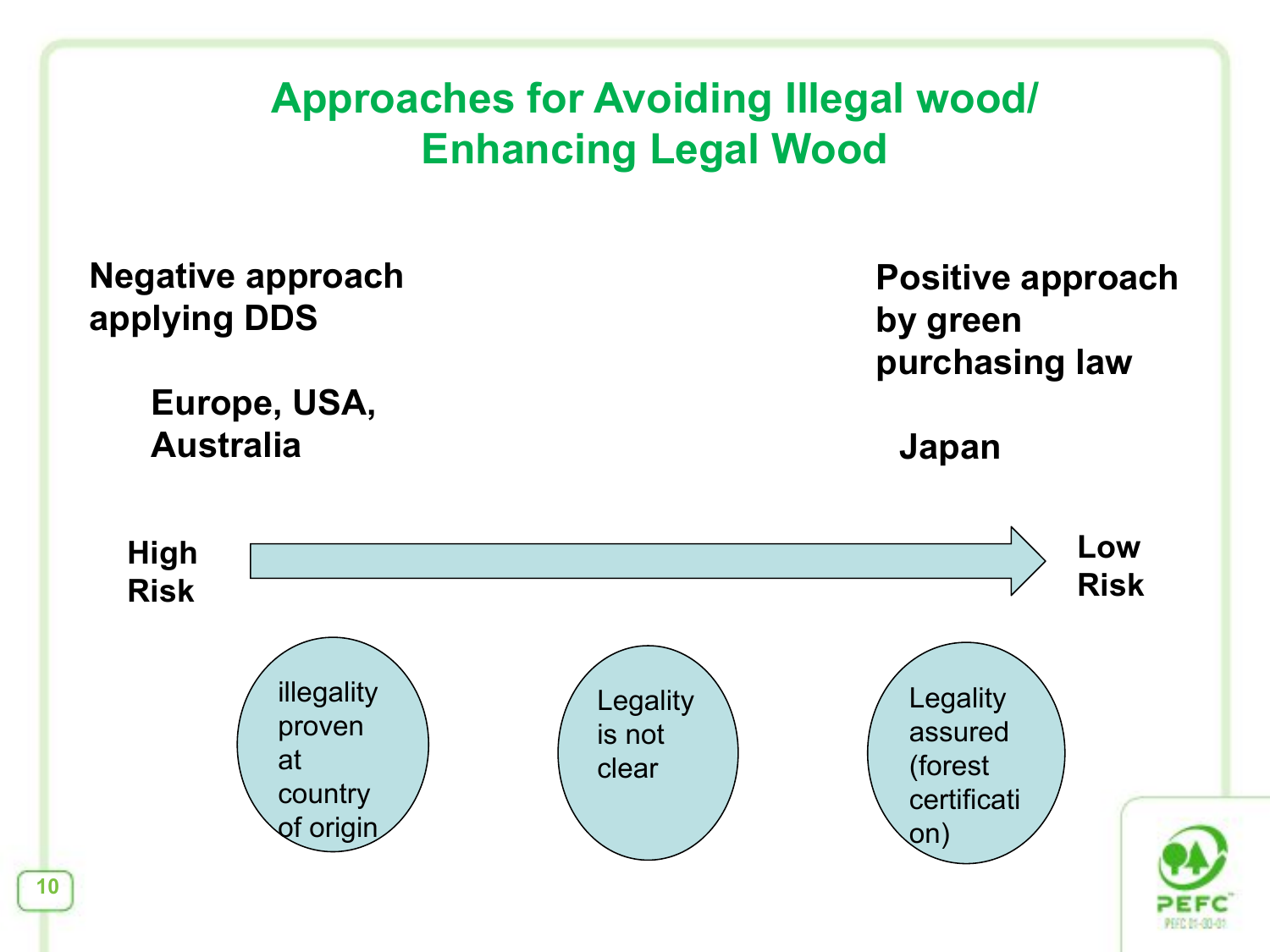### **Different Approaches**

**・ Europe, USA, Australia and Japan are countries where forestry policy and legislative governance is adequate and the risk of domestic illegal wood production is little.**

**・ Europe, North America and Australia have high level of selfsupply of wood. therefore, the impact of restriction of wood import upon domestic wood industry is rather little.**

**(negative approach is effective)**

**・ Japan's rate of wood self-supply is low. The country is now promoting domestic wood production.** 

**Therefore, the restriction on wood import should be aligned with with the domestic policies.** 

**(positive approach is effective)** 

**11 approach should be considered well for implementing policies. The advantage and disadvantage of positive and negative**